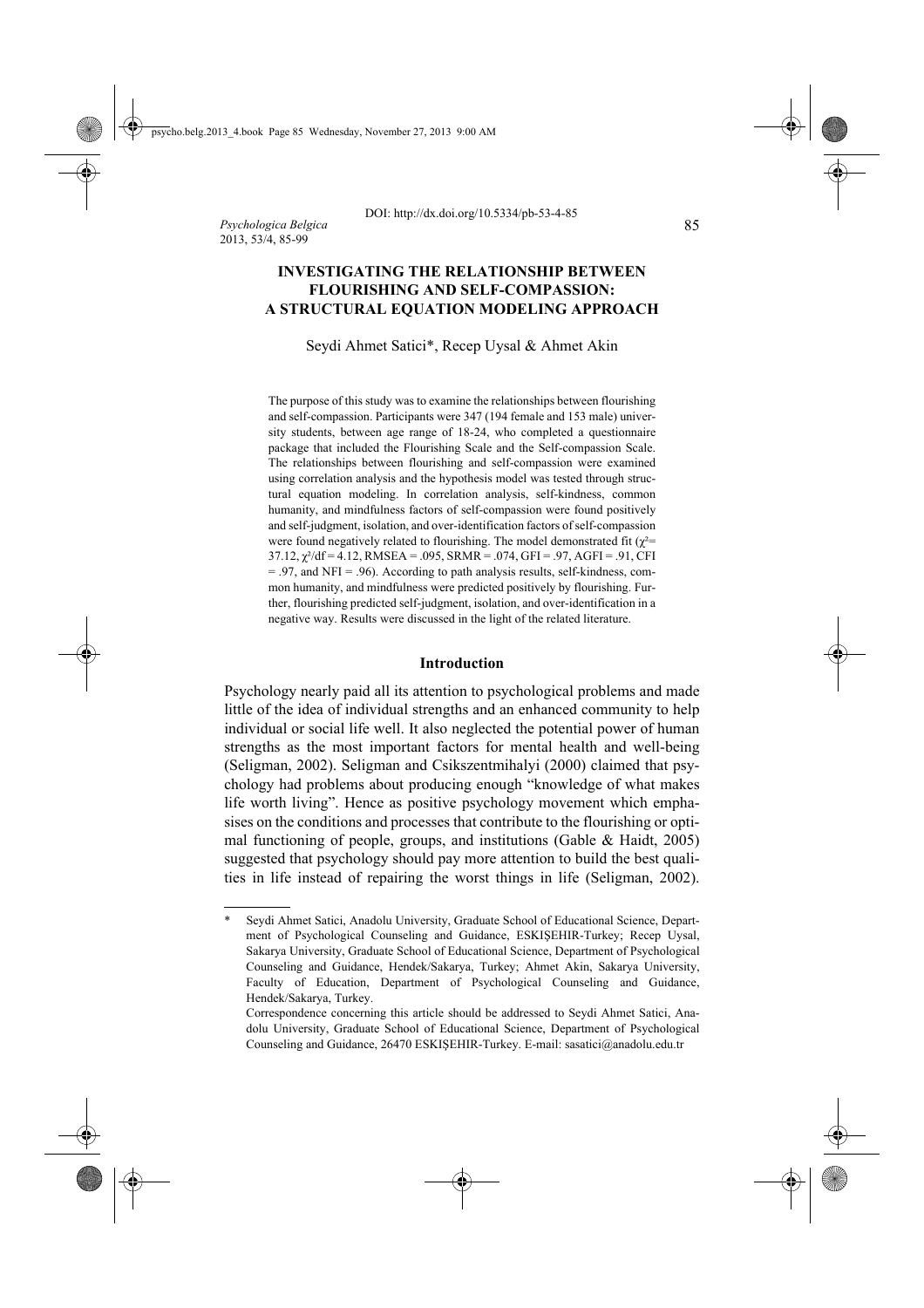Accordingly the most significant mission within positive psychology may be to understand and encourage the human flourishing (Seligman & Czikszentmihalyi, 2000).

Flourishing can be described as living within an optimal range of human functioning, associated with wellness, generativity, performance, growth, and resilience (Fredrickson & Losada, 2005; Larsen & Prizmic, 2008). Diener and colleagues suggested that flourishing is experiencing major aspects of socialpsychological functioning such as "relatedness, optimism, self-acceptance, feeling competent, having supportive and rewarding relationships, contributing to the happiness of others, being respected by others (p. 144)". They also argued that flourishing involves both psychological, social well-being and social-psychological prosperity (Diener, et al., 2010). Similarly flourishing is defined as a state in which a person functions well psychologically and socially (Keyes & Haidt 2002) and is distinct from thriving which is composed of experience of vitality and learning (Spreitzer, Sutcliffe, Dutton, Sonenshein, & Grant, 2005). Spreitzer and colleagues (2005) propounded that thriving does not only include a positive state of human functioning but also it is much narrower positive state than flourishing and an individual may experience flourishing without an experience of learning.

Having a balance of positive to negative affect is also a key factor in wellbeing and in defining whether a person flourishes (Diehl, Hay, & Berg, 2011). Flourishing is characterised by "doing and living well" rather than "feeling good" (Forgeard, Jayawickreme, Kern, & Seligman, 2011), so it is different from the absence of mental illness but it is a form of positive mental health (Keyes, 2005, 2007; Michalec, Keyes, & Nalkur, 2009). Flourishers have full of emotional vitality and function positively in both private and social fields of their live and they are free of mental illness (Michalec et al., 2009). People who are flourishing perceive that their life is going well (Huppert  $\&$  So, 2009), realise his/her potential in different aspects of his/her life, and tries to achieve, thrive, or make some significant contribution to society (Gokcen, Hefferon, & Attree, 2012). Flourishers miss fewer days of work, live positively in their personal and social life, have great emotional health and are productive (Keyes, 2002).

Seligman (2011) proposed that there are five elements which contribute to well-being and are pursued for its own sake. These elements are independent from the other and humans try to achieve independently for increased wellbeing and flourishing have been summarised in the acronym PERMA; positive emotions, engagement, relationships, meaning, and achievement. Flourishing is the capacity to experience any one of these five elements in order to enhance, deepen, and expand one's life (Ramones, 2011).

Diehl et al., (2011) indicated that flourishers have the higher positive affect, well-being, life satisfaction but lower negative affect and people who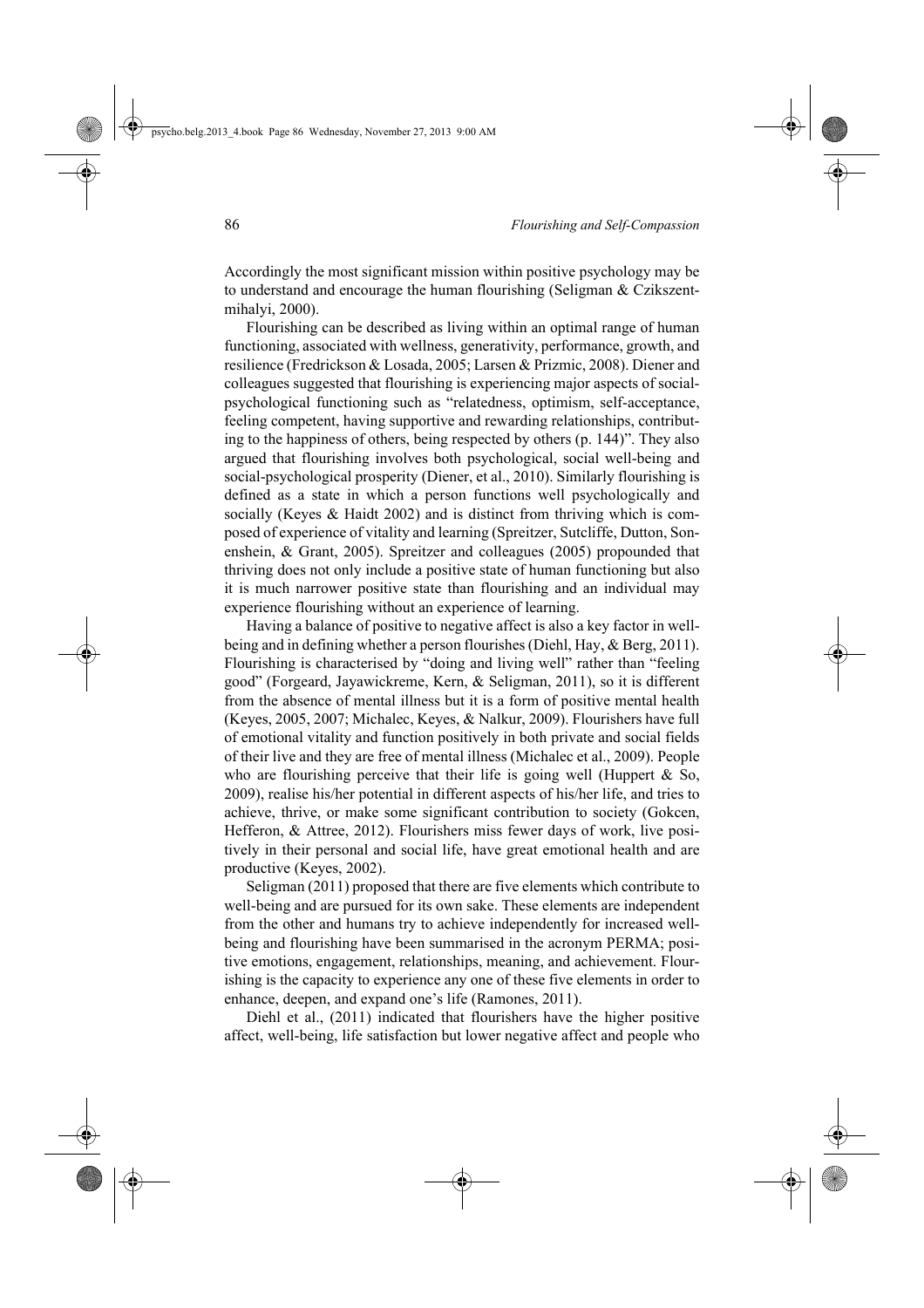are flourishing are resilient, and productive. Consistently, previous research has found that flourishing is highly related to emotional, psychological, and social well-being (Keyes, 2002). In other studies flourishing has been found positively related to personal development, positive relations with others, life purposes (Telef, 2011), mindfulness, positive emotional reactivity (Catalino & Fredrickson, 2011), competency, relatedness, autonomy, self-acceptance and negatively related to loneliness (Diener et al., 2010) and depression (Keyes, 2005).

## *Self-compassion*

Self-compassion is a relatively new concept developed by Neff and based on Buddhist philosophy. According to Neff (2003a, b) self-compassion is compassion turned inward and involves being open to one's own suffering, rather than avoiding or disconnecting from it. It is also generating the desire to diminish one's suffering and to ameliorate oneself kindly, offering non-judgmental understanding to one's problem, inadequacies and failures, so that one's experience is seen as part of the larger human experience and avoiding evaluations of self-worth.

Self-compassion which is an important way to enhance emotional wellbeing and contentment in life, fosters positive mind states such as happiness and optimism, allows to well-being and flourishing (Neff, 2011), and enhances health-related behaviours (Adams & Leary, 2007). Self-compassionate individuals have more perspective on their problems and are less likely to feel isolated by them (Leary et al., 2007) and equally kind to themselves and others (Neff, 2008). Neff (2003a, b, 2012) claimed that self-compassion is a healthy form of self-acceptance, and has three components; (a) self-kindness versus self-judgment, (b) common humanity versus isolation, and (c) mindfulness versus over identification.

Self-kindness requires being warm and understanding toward oneself when experiencing something undesired, suffering rather than ignoring one's pain or whipping oneself with self-criticism (Neff, 2008, 2012). Self-kindness is treating oneself kindly in the encounter of perceived inadequacy and failure by engaging in self-calming and positive self-talking (Neely, Schallert, Mohammed, Roberts, & Chen, 2009). Self-compassionate people accept the reality of being imperfect, failing, and experiencing life difficulties are inevitable, so they experience greater emotional equanimity, have more positive emotions of kindness and care that help them to cope with difficulties. They tend to be gentle with themselves when confronting with suffering from experiences instead of getting nervous when life falls short of set goals (Neff, 2008, 2012). Common humanity entails realising that all people have problems, make mistakes, and feel inadequate in their life (Yarnell & Neff,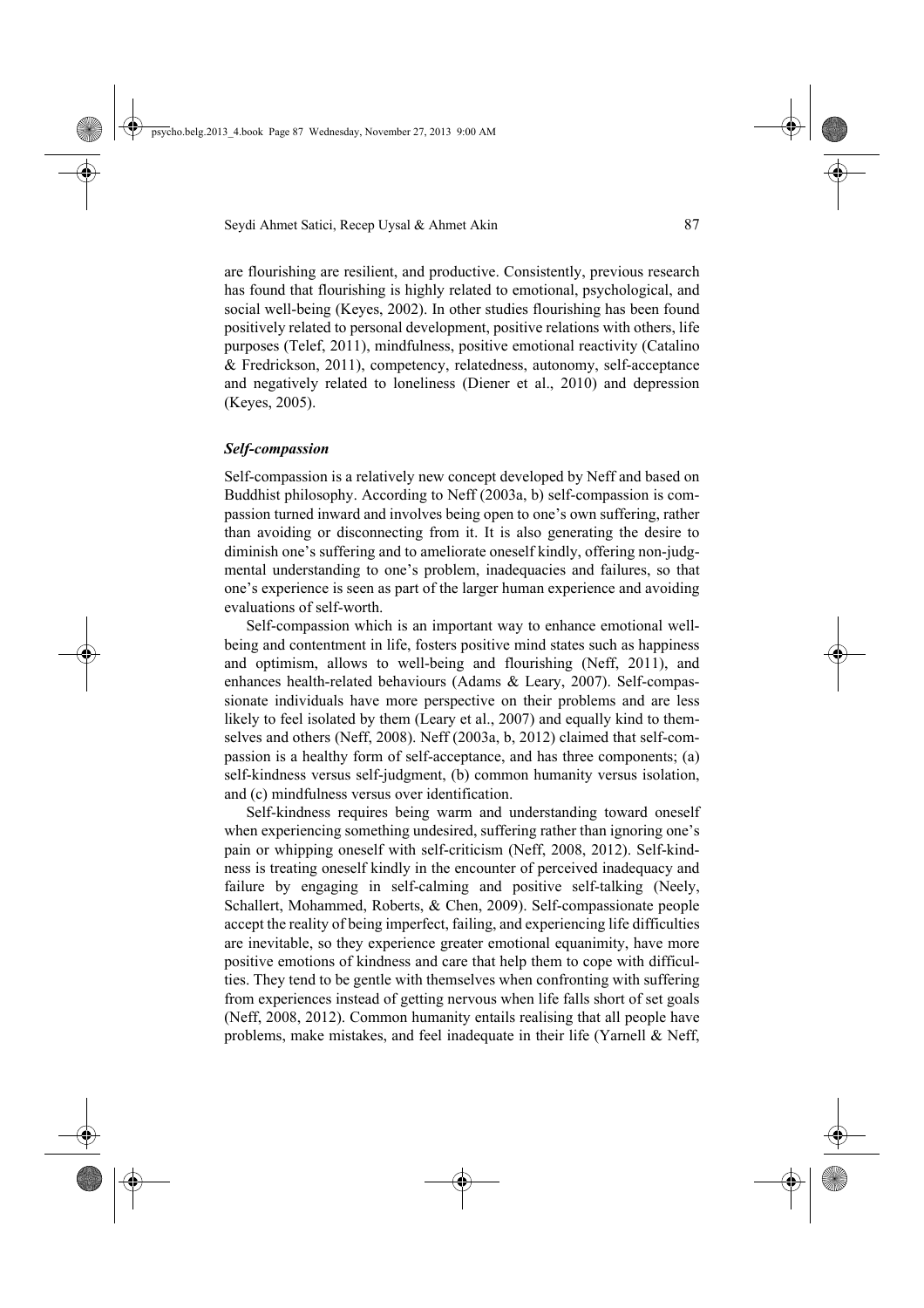2012). Common humanity is recognising that all humans may suffer from being human. People are vulnerable and imperfect so suffering and personal inadequacies are the part of the shared human experience rather than feeling isolated and cutting off others. Common humanity provides the feeling of connection to others in failure or difficult times (Neff, 2003a; Neff, 2008; Neff & Pommier, 2012). Mindfulness involves being aware of negative emotions in a clear and balanced manner so that feelings are neither suppressed nor exaggerated (Neff, 2008).

When individuals accept pains are something that all humans experience, they avoid suppressing their emotions and thoughts. Additionally when they endure their distress and pain, they are not trapped by over-identification.

Having high levels of self-compassion enhances positive thoughts or emotions and lessens negative thoughts or emotions (Deniz, Kesici, & Sümer, 2008). Consistently, a growing body of research suggests that selfcompassion is strongly associated with psychological well-being (Akın, 2008; Neff, 2003a; Neff, Kirkpatrick, & Rude, 2007). Research has found that higher self-compassion is positively associated with happiness, wisdom, personal initiative, curiosity, optimism, positive affect (Neff et al., 2007), social relationship, emotional intelligence, self-determination, life satisfaction (Neff, 2003a), and better emotional coping skills (Neff, Hseih, & Dejitthirat, 2005). On the other hand self-compassion is negatively associated with self-rumination, anger (Neff & Vonk, 2009), negative affect (Leary et al., 2007), depression (Mills, Gilbert, Bellew, McEwan, & Gale, 2007), submissive behaviour (Akın, 2009), loneliness (Akın, 2010), and automatic thoughts (Akın, 2012).

# *The present study*

Although the relationships between flourishing and some psychological constructs received scholarly attention, documenting its association with selfcompassion which is relatively a new construct in western psychology, enhances well-being through helping individuals who feel cared for, connected, and emotionally calm (Gilbert, 2005) has received relatively little attention. An individual flourishes or has a high life in well-being when he/she seeks his/her own good efficiently and has compassion toward himself/herself (Arneson, 1999). Larsen and Prizmic (2008) claimed that to flourish individuals need to experience more positive affect than negative affect. Likewise, several studies have found that self-compassion is positively associated with positive affect and negatively associated with negative affect (Leary et al., 2007; Neff et al., 2007; Neff & Vonk, 2009). In addition selfcriticism which negatively related construct to self-compassion prevents the individuals to experience positive emotions and it raises the negative emo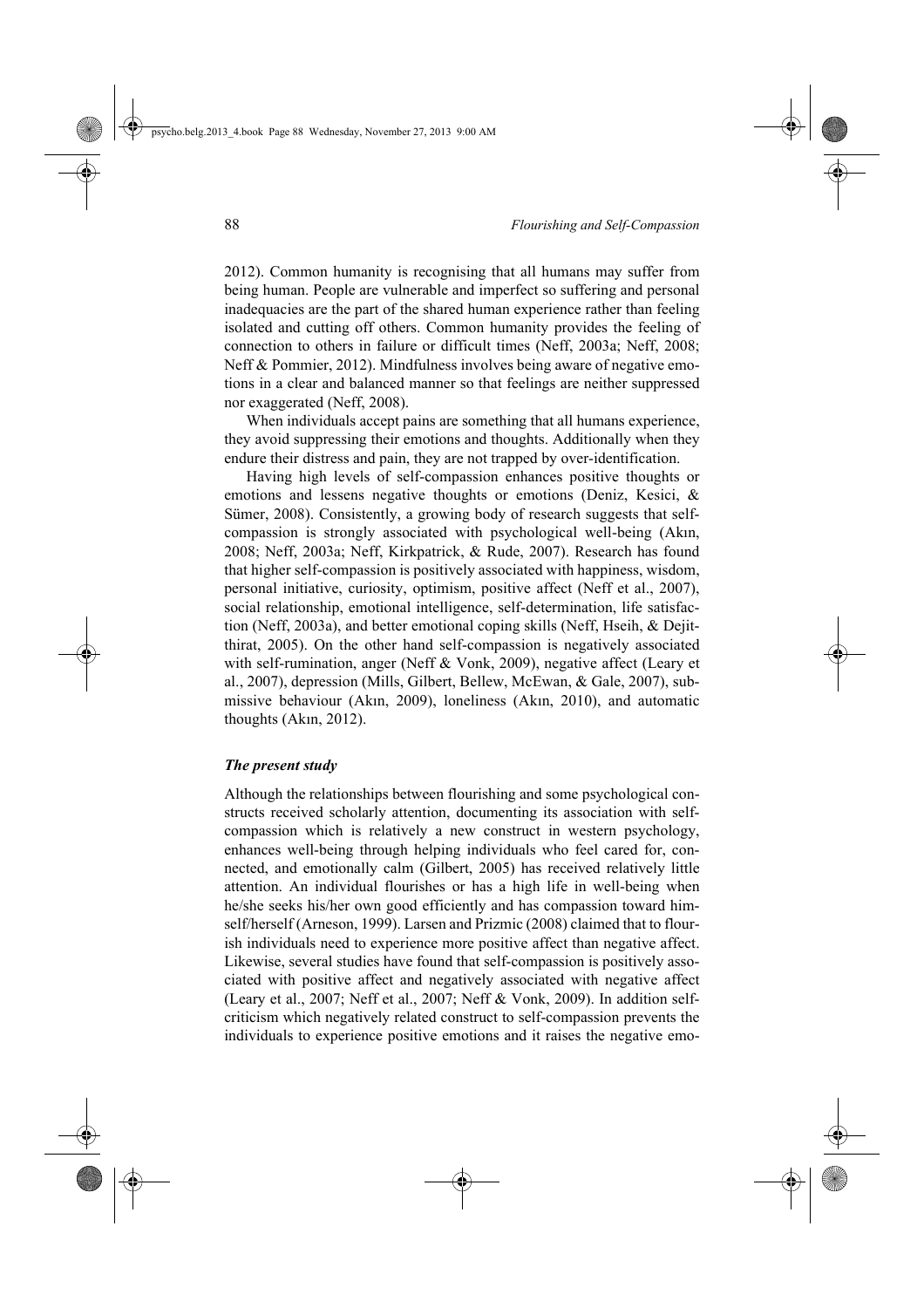tions, so being overly self-critical may decrease well-being and put individuals at risk for depression (Dunkley, Blankstein, Masheb, & Grilo, 2006).

Along with other positive constructs (Diehl et al., 2011; Keyes, 2002) flourishing may be an important predictor of self-compassion. Neff (2011) argued that self-compassion is an important way to enhance emotional flourishing. In addition to that, one particular part of positive human functioning is overcoming adversity when an individual faces with significant life and psychological challenges (Ryff & Singer, 1998) which can be labeled as resilience. Similarly greater self-compassion is linked to more psychological resilience (Neff, 2009). Neff (2009) also pointed out that a lot of researches have focused on overall self-compassion scores rather than examining the various sub-components of self-compassion separately. Reciprocal studies on sub-components of self-compassion demonstrated that adaptive sub-components of self-compassion – self-kindness, common humanity, and mindfulness – was related negatively to loneliness, automatic thoughts, submissive behaviour, and internet addiction and positively related to social support and motivation. Further maladaptive sub-components of self-compassion – selfjudgment, isolation, and over-identification – was found positively related to loneliness, automatic thoughts, submissive behaviour, internet addiction and negatively related to social support and motivation (Akın, 2008, 2009, 2010, 2012; Akın, Kayış & Satıcı, 2011; Çetin, Gündüz & Akın, 2008; Iskender & Akın, 2011).

Thus the current study examines the relationship between flourishing and self-compassion. Based on the relationships of flourishing (Catalino & Fredrickson, 2011; Diener et al., 2010; Telef, 2011) and self-compassion (Akın, 2008, 2009, 2012; Deniz & Sümer, 2010; Mills et al., 2007; Neff, 2003a, b; Neff et al., 2005; Neff, Kirkpatrick, & Rude, 2005; Neff et al., 2007; Neff & Vonk, 2009; Neff & McGehee, 2010) with psychological constructs we hypothesised that flourishing would be associated negatively with self-judgment, isolation, and over-identification and positively with self-kindness, awareness of common humanity, and mindfulness.

#### **Method**

# *Participants*

Participants were 347 university students [194 (56%) were female and 153 (44%) were male] from a variety of departments at Sakarya University in Turkey. Of the participants, 87 (25%) were freshman, 97 (28%) were sophomores, 80 (23%) were juniors, and 83 (24%) were seniors. Their ages ranged from 18 to 24 (20.8  $\pm$  1.2).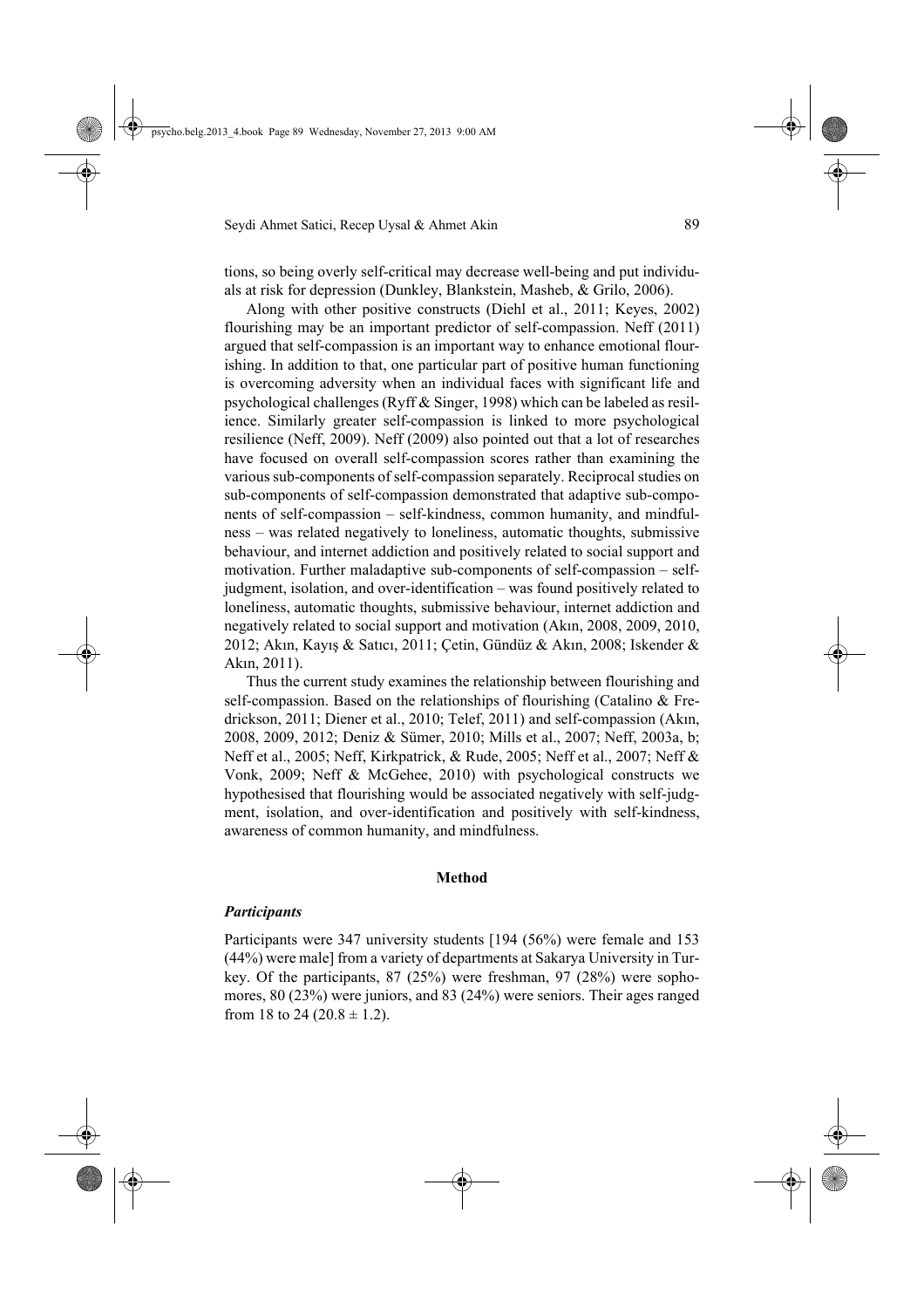# *Measures*

*Flourishing Scale (Diener et al., 2010).* The scale consists of 8 items (e.g., I am competent and capable in the activities that are important to me) and each item is answered on a 1-7 scale that ranges from strong disagreement to strong agreement. A sum of all score yields a total score ranges from 8 to 56 and higher score indicated that respondents view themselves in positive terms in important areas of functioning. Turkish adaptation of this scale had been done by Akın and Fidan (2012). The internal consistency coefficient of the scale was .83 and the corrected item-total correlations ranged from .47 to .67. The results of confirmatory factor analysis indicated that the scale was well fit  $(x^2)$  $= 48.80$ , df = 18, p = 0.00011, RMSEA = .066, NFI = .97, CFI = .98, IFI = .98,  $RFI = .96$ ,  $GFI = .97$ , and  $SRMR = .038$ ). Factor loadings ranged from .60 to .78.

*Self-Compassion Scale (Neff, 2003b).* The scale has 26 self-report items and consists of six sub-scales (self-kindness, common humanity, mindfulness, self-judgment, isolation, and over-identification). Each of the items presented a 5-point Likert scale from  $1 =$  strongly disagree to  $5 =$  strongly agree. Turkish adaptation study of the scale was carried out by Akın, Akın and Abacı (2007). Language validity findings indicated that correlations between Turkish and English forms were .94, .94, .87, .89, .92, and .94 for six subscales, respectively. Results of confirmatory factor analysis indicated that the scale was well fit. The internal consistency coefficients were .77, .72, .72, .80, .74, and .74 and the test-retest reliability coefficients were .69, .59, .66, .60 .69, and .56, for six subscales, respectively.

#### *Procedure*

Participants who were volunteering in Sakarya University, faculty of education formed the study group of this study. Self-report measures were administered to the students in the classrooms by researchers. The measures were counterbalanced in administration. Participation was voluntary and all participants were told about the purposes of the study just before completing the measures. Students did not place their names on the measures and there was a guarantee of confidentiality. It took approximately 20 minutes to complete the instruments.

To assess statistical significance for the relations of flourishing with selfcompassion Pearson correlation coefficient was applied and structural equation modeling (SEM) was used to test the hypothesis model. Analyses were carried out with LISREL version 8.54 (Jöreskog & Sorbom, 1996) and IBM SPSS Statistics 20.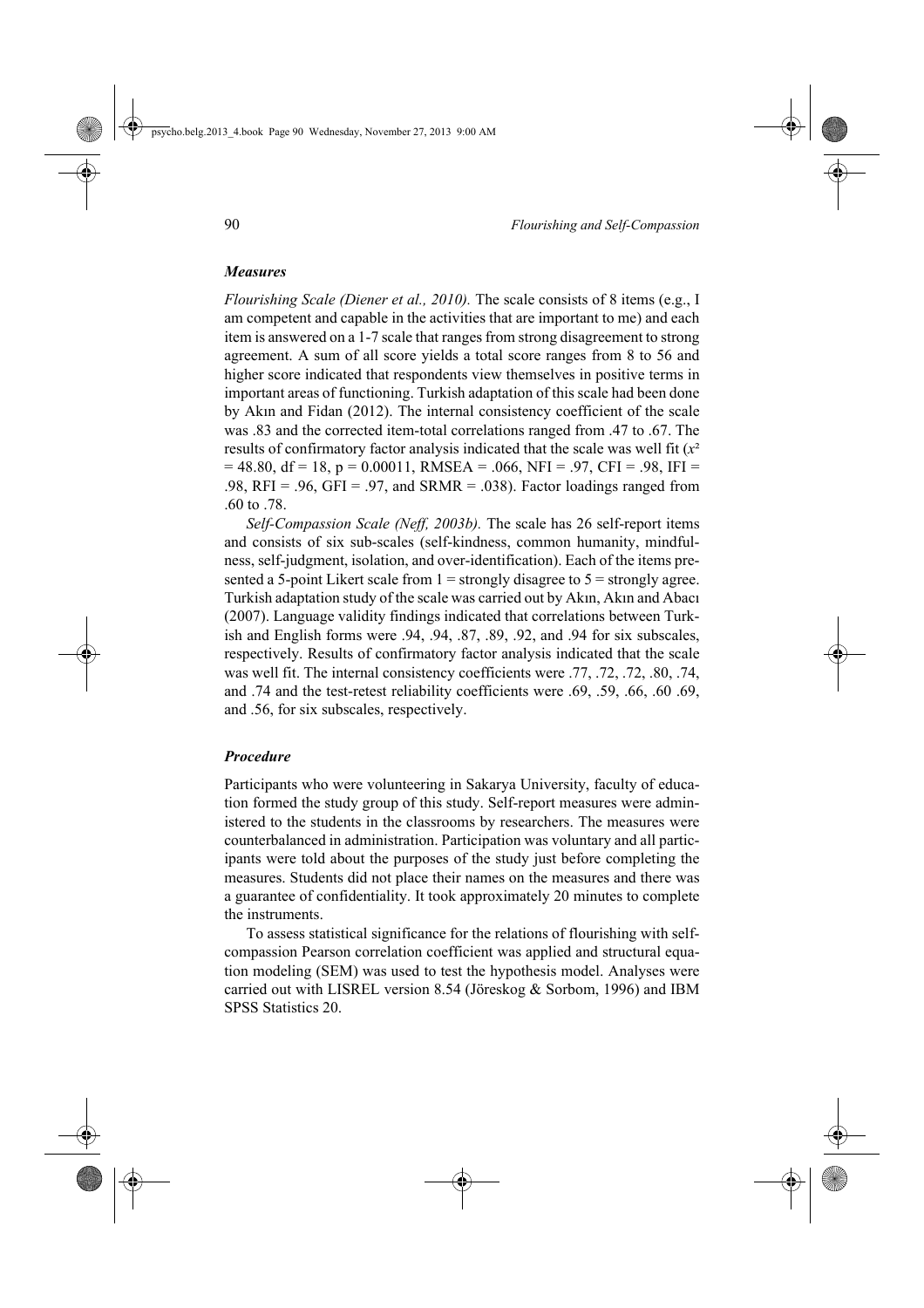## **Results**

## *Descriptive Data and Inter-correlations*

Table 1 shows the means, standard deviations, and Pearson correlation coefficients for the variables.

| <b>Variables</b>       | 1       | $\overline{2}$ | 3       | $\overline{\mathbf{4}}$ | 5       | 6       | $\overline{7}$ |
|------------------------|---------|----------------|---------|-------------------------|---------|---------|----------------|
| 1. Flourishing         | 1.00    |                |         |                         |         |         |                |
| 2. Self-kindness       | $.45**$ | 1.00           |         |                         |         |         |                |
| 3. Common humanity     | $.30**$ | $.51**$        | 1.00    |                         |         |         |                |
| 4. Mindfulness         | $.50**$ | $.66**$        | $.51**$ | 1.00                    |         |         |                |
| 5. Self-judgment       | $-50**$ | $-38**$        | $-22**$ | $-39**$                 | 1.00    |         |                |
| 6. Isolation           | $-42**$ | $-32**$        | $-17**$ | $-40**$                 | $.58**$ | 1.00    |                |
| 7. Over-identification | $-47**$ | $-35**$        | $-19**$ | $-41**$                 | $60**$  | $.59**$ | 1.00           |
| Mean                   | 40.23   | 14.41          | 11.53   | 12.05                   | 12.17   | 11.12   | 10.75          |
| <b>SD</b>              | 8.50    | 4.23           | 3.32    | 3.38                    | 4.25    | 3.66    | 3.69           |
| <b>Skewness</b>        | $-71$   | .19            | .23     | .19                     | .55     | .24     | .40            |
| Kurtosis               | $-33$   | $-.45$         | $-22$   | $-58$                   | .04     | $-47$   | $-37$          |

*Table 1 Descriptive statistics and inter-correlations of the variables*

*Note:* \*\**p* <.01

When Table 1 is examined, it can be seen that there are significant correlations between flourishing and self-compassion. Correlations between flourishing and self-compassion were statistically significant. Self-kindness, common humanity, and mindfulness related positively to flourishing. On the other hand, self-judgment, isolation, and over-identification were found negatively associated with flourishing.

### *Structural Equation Modeling*

Researchers investigated the assumptions of SEM before applying it. Multivariate normality tests which check a given set of data for similarity to the multivariate normal distribution were conducted via LISREL. The results of multivariate normality tests proved that the evidence was sufficient to say that the distributions of data are multivariate normal. Mahalanobis distance was used to investigate multivariate outliers. Influential outliers are concerning as they have potential to bias the model and to influence main assumptions. For testing homoscedasticity Box's M test for equality of variance-covariance matrices was used. Based on a statistically significant  $(p < 0.05)$  Box's M test indicates a homoscedasticity assumption violation (Stevens, 2002), it can be said that the data meets criteria of homoscedasticity. The parameters of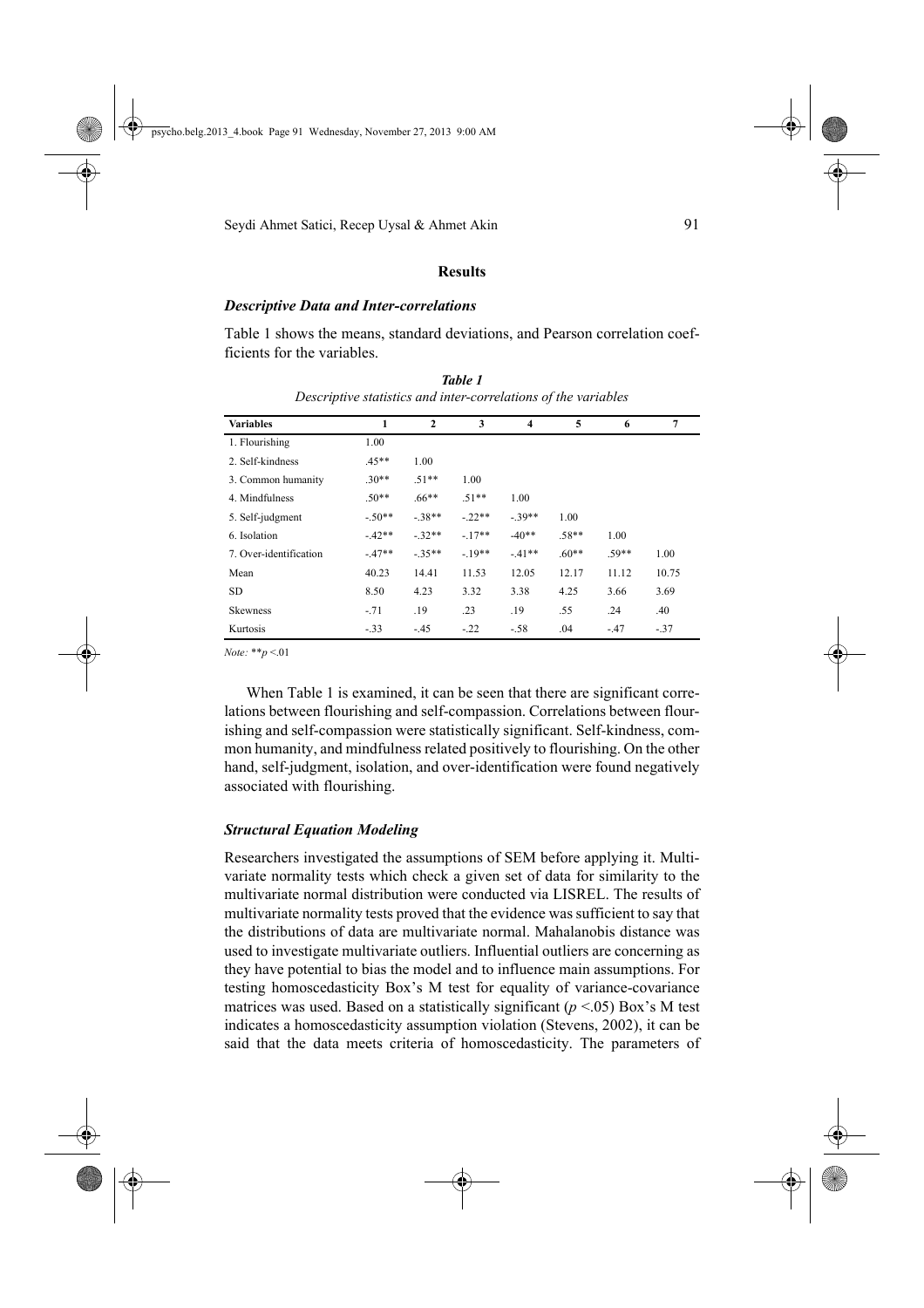

models can be tested simultaneously in one step. The results are submitted in Figure 1.

*Figure 1 Path analysis between flourishing and self-compassion*

It can be seen from figure 1 that self-kindness ( $\gamma$  = .47), common humanity ( $\gamma$  = .31), and mindfulness ( $\gamma$  = .52) were predicted positively and selfjudgment (γ = -.49), isolation (γ = -.44) and over-identification (γ = -.47) were predicted negatively by flourishing. The model accounted for 22% of selfkindness, 10% of common humanity, 27% of mindfulness, 24% of self-judgment, 19% of isolation, and 22% of over-identification variance.

Several indices may be considered to assess the model fit. Though no index is perfectly reliable separately, it is advised that several fit indices should be used in conjunction to make a decision. It is recommended that the ratio of chi square  $(x^2)$  to degrees of freedom (df), root mean square error of approximation (RMSEA), standardised root mean square residual (SRMR), goodness of fit index (GFI) and the adjusted goodness of fit index (AGFI) comparative fit index (CFI), and normed fit index (NFI) should be used to assess the model fit in general (Kline 2005). Table 2 presents the citation and acceptable values of these indices and calculated values of present study.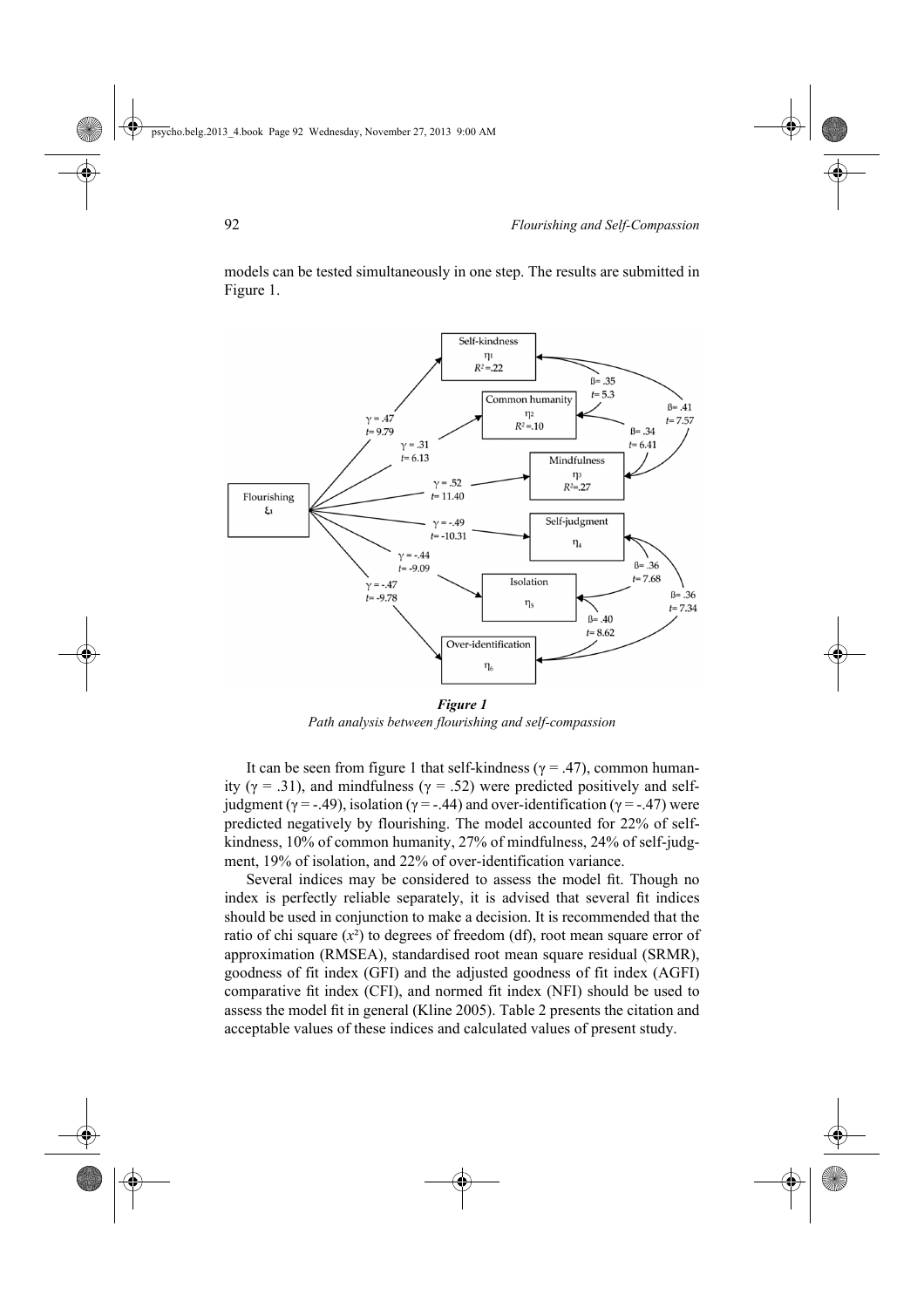|                | <b>Calculated</b> | <b>Levels of</b>           |                                       |  |  |  |
|----------------|-------------------|----------------------------|---------------------------------------|--|--|--|
| <b>Indices</b> | fit indices       | acceptable fit             | <b>Rationale</b>                      |  |  |  |
| $\chi^2$       | 37.12             | $\gamma^2$ df $\leq 5$     | Sümer, 2000                           |  |  |  |
| $\chi^2$ df    | 4.12              |                            |                                       |  |  |  |
| <b>RMSEA</b>   | .095              | $0 \leq$ RMSEA $\leq$ 1    | MacCallum, Browne, and Sugawara, 1996 |  |  |  |
| <b>SRMR</b>    | .074              | $0 \leq$ SRMR $\leq 0.08$  | Hu and Bentler, 1999                  |  |  |  |
| GFI            | .97               | $.90 < GFI \le 1$          | Hu and Bentler, 1999                  |  |  |  |
| AGFI           | .91               | $.90 < \text{AGFI} \leq 1$ | Hooper, Coughlan, and Mullen, 2000    |  |  |  |
| <b>CFI</b>     | .97               | .90 < CFI < 1              | Tabachnick and Fidell, 2001           |  |  |  |
| NFI            | .96               | .90 < NFI < 1              | Tabachnick and Fidell. 2001           |  |  |  |

*Table 2 Goodness of Fit Indices of Model*

## **Discussion**

The purpose of this research is to investigate the relationships between flourishing and self-compassion. Findings of the present study have demonstrated that there are significant relationships between flourishing and the dimensions of self-compassion. As anticipated, path analysis illustrated that selfkindness, common humanity, mindfulness, and positive dimensions of selfcompassion, were predicted positively by flourishing. These three dimensions of self-compassion are accepted as adaptive and they entail being warm and understanding towards oneself, accepting one's failures or inadequacies as a result of being just a human and evaluating one's suffering thoughts and feelings in mindful awareness (Barnard  $&$  Curry, 2011). The positive associations between self-kindness, common humanity, and mindfulness and flourishing, shown in the present study, support the results of previous research which suggest that the ability to be self-compassionate is related to psychological strengths such as happiness, optimism, positive affect (Neff et al., 2007), better emotional coping skills, feeling more connected to others, less afraid of failure (Neff, 2009) and psychological well-being (Akın, 2008). Similarly, the flourishing was found correlated positively with adaptive psychological variables, including emotional, psychological, and social wellbeing, positive relations with others, mindfulness, positive emotional reactivity competency, relatedness, autonomy, and self-acceptance (Catalino & Fredrickson, 2011; Diener et al., 2010; Telef, 2011). Consistently studies have shown that self-compassion is significantly correlated with greater life satisfaction which is an important construct for flourishing (Neff, 2003b). In addition, Gilbert and Irons (2005) suggest that being able to develop a self-compassionate opinion of individuals who have high level of self-criticism and shame, may help not only to decrease level of negativity but also may impact on their well-being positively. Thus, the positive relationships between adap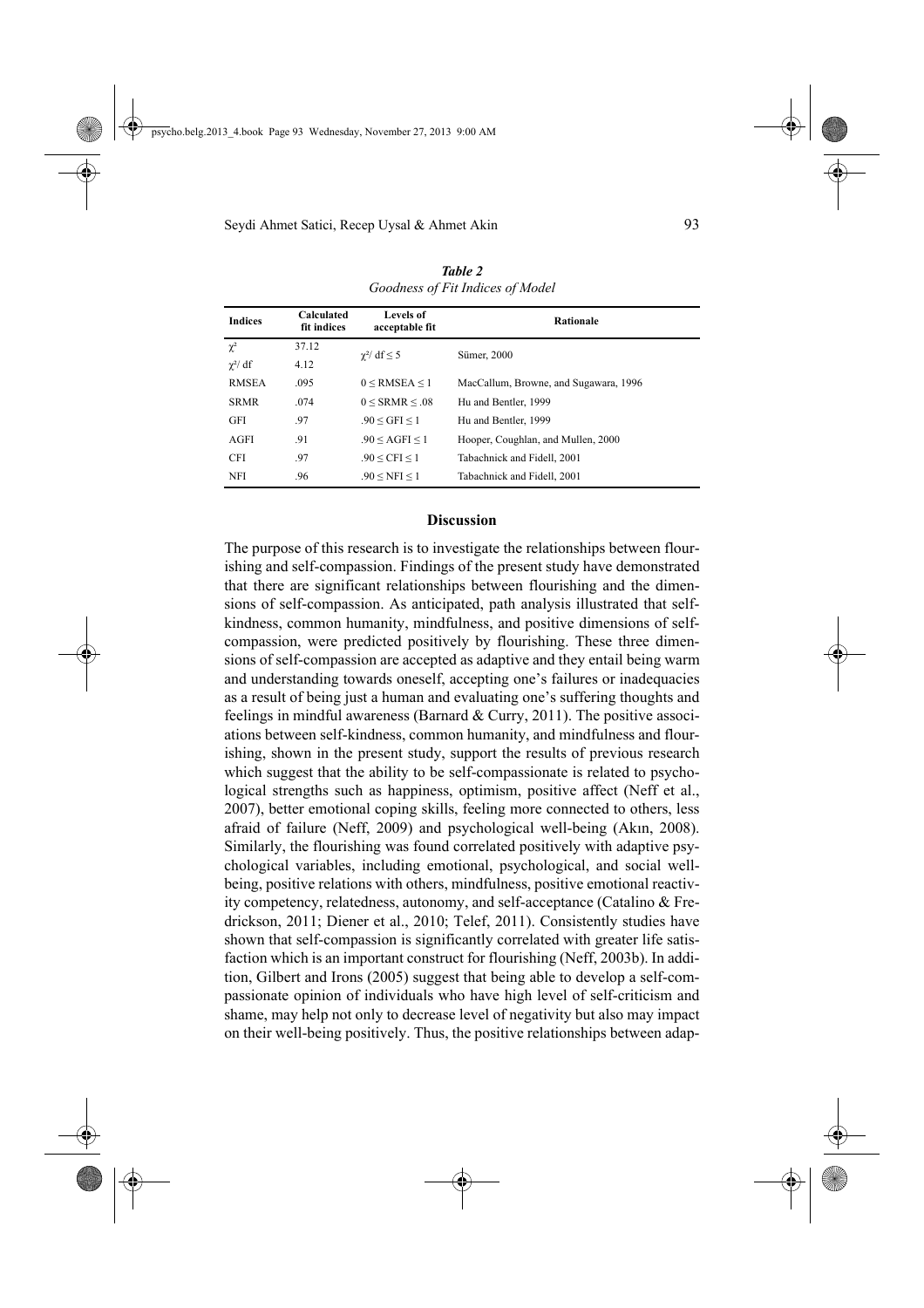tive dimensions of self-compassion (self-kindness, common humanity, and mindfulness) and flourishing are reasonable.

However, self-judgment, isolation, and over-identification were found negatively associated with flourishing that can be described as experiencing positive emotions regularly and doing well in addition to feeling well. These three dimensions of self-compassion refer to self-judgment, feeling separate and isolated and exaggerating of one's suffering (Neff & McGehee, 2010). These dimensions of self-compassion require some maladaptive constructs such as self-criticism, negative self-assessment, and being trapped by emotions when they experience failure. Consistently, studies indicated that selfjudgment, isolation, and over-identification had negative relationships with many variables such as anxiety, depression, self-criticism, neuroticism, rumination, thought suppression, neurotic perfectionism (Neff, 2003a, b; Neff, Kirkpatrick, & Rude, 2005; Neff, Rude, & Kirkpatrick, 2007), anxiety, stress (Deniz & Sümer, 2010), loneliness (Akın, 2010), and submissive behaviour (Akın, 2009). On the other hand, flourishing was found related to loneliness negatively (Diener et al., 2010), depression (Keyes, 2005), and negative affect (Diehl et al., 2007). Therefore the negative relationships between flourishing and maladaptive dimensions of self-compassion are not surprising.

It is also important to underline that the R square value for the common humanity subscale was quite low (%10). Common humanity means that problems in life and personal lack of successes are part of being human and accepting that everybody can have these experiences. This result may be related to cultural structure of Turkish society. Turkish society may be accepted as a collectivistic culture which emphasises interpersonal harmony, interdependence rather than individualistic flourishing and happiness. Besides collectivistic cultures subordinate personal needs for the good of the group and concern for others (Hui & Triandis, 1986; Oyserman, Coon, & Kemmelmier, 2002). Further studies are needed to specify the primary reasons of this finding in Turkish sample and in other collectivist/individualistic cultures.

The present study has some limitations. First, the study group was composed of university students in Turkey, which makes it difficult to generalise for all university students. Therefore, studies that will examine the relationships between flourishing and self-compassion in different cultures and different sample groups may help generalise the results of this study. Secondly, because of intending to build a model rather than testing a model that already exists, findings from the research are of explanatory characteristics. For this reason, if it is not tested in another sample, it is necessary to avoid accepting the findings as definite. The third, even though structural equation modeling suggests results related to causality, it is difficult to give full explanation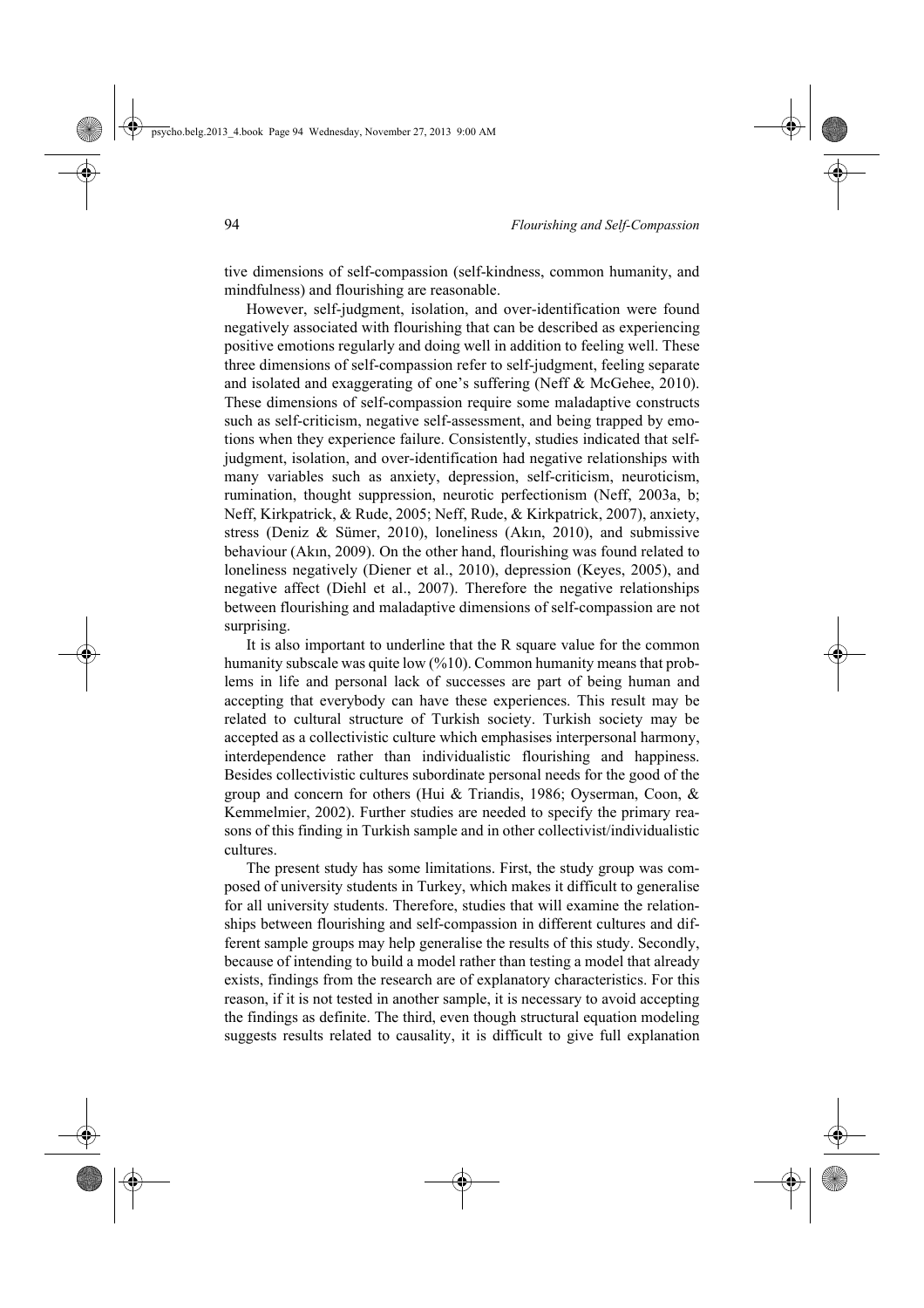related to causality among the variables examined in the research, as correlational data were used. Finally, the data in this study were collected only through self-report scales.

In conclusion, the present research demonstrates that the flourishing may be an important predictor of the dimensions of self-compassion. Having greater flourishing may be important to decrease self-judgment, isolation, and over-identification and increase self-kindness, common humanity, and mindfulness. This research also suggests that to enhance of flourishing could be highly beneficial for self-compassion. Thus, the current findings increase our understanding of relationships between flourishing and self-compassion. It is extremely important to note that research on both flourishing and the dimensions self-compassion are still in their nascent phases and need much research.

### **References**

- Adams, C.E., & Leary, M.R. (2007). Promoting self-compassionate attitudes toward eating among restrictive and guilty eaters. *Journal of Social & Clinical Psychology, 26,* 1120-1144.
- Akın, A. (2008). Scales of psychological well-being: A study of validity and reliability. *Educational Science: Theory & Practice, 8*(3), 721-750.
- Akın, A. (2009). Self-compassion and submissive behavior. *Education and Science, 34*(152), 138-147.
- Akın, A. (2010). Self-compassion and loneliness. *International Online Journal of Educational Sciences (IOJES), 2*(3), 702-718.
- Akın, A. (2012). Self-compassion and automatic thoughts. *Hacettepe University Journal of Education, 42*(1), 1-10.
- Akın, A., & Fidan, M. (2012, April). *The validity and reliability of the Turkish version of the Flourishing Scale.* Paper presented at the 3rd Internatıonal Conference on New Trends in Education and their Implications (ICONTE-2012), April, 26-28, Antalya, Turkey.
- Akın, A., Kayış, A., & Satıcı, S.A. (2011). Self-compassion and social support. 2nd International Conference on new trends in education and their implications, 27- 29 April, 2011 Antalya-Turkey.
- Akın, Ü., Akın, A., & Abacı, R. (2007). Self-compassion: A study of validity and reliability. *Hacettepe University Journal of Education, 33*, 1-10.
- Arneson, R.J. (1999). Human flourishing versus desire satisfaction. *Social Philosophy and Policy, 16*(1), 113-142.
- Barnard, K.L., & Curry, J.F. (2011). Self-compassion: Conceptualizations, correlates, & interventions. *Review of General Psychology, 15*(4), 289-303.
- Catalino, L.I., & Fredrickson, B.L. (2011). A Tuesday in the life of a flourisher: The role of positive emotional reactivity in optimal mental health. *Emotion, 11*(4), 938-950.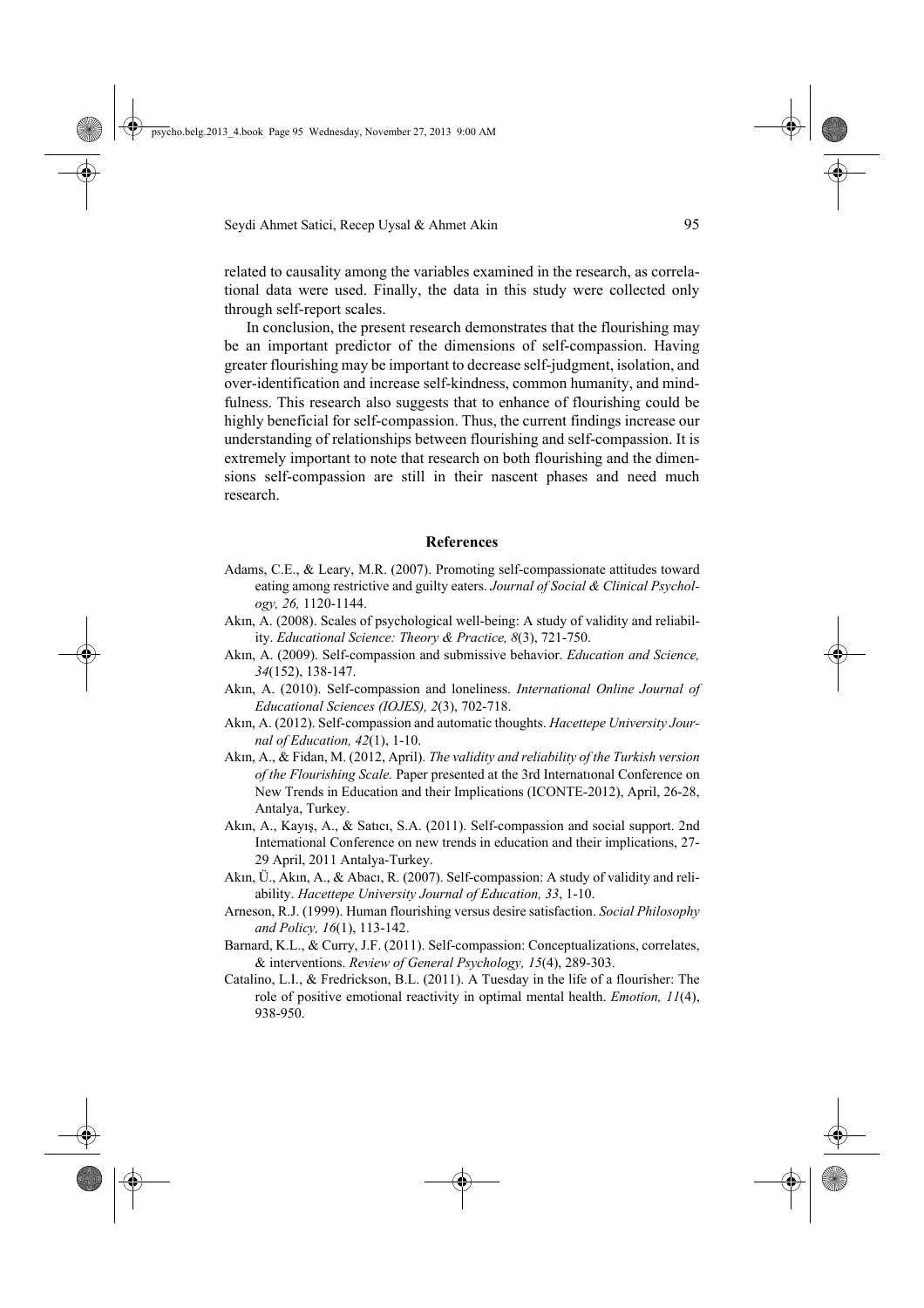- Çetin, B., Gündüz, H.B., & Akın, A. (2008). An investigation of the relationships between self-compassion, motivation, and burnout with structural equation modeling, Abant İzzet Baysal University, Journal of Faculty of Education,8 (2), 39- 45.
- Deniz, M.E., & Sümer, A.S. (2010). The evaluation of depression, anxiety and stress in university students with different self-compassion levels. *Education and Science, 35*(158), 115-127.
- Deniz, M.E., Kesici, Ş., & Sümer, A.S. (2008). The validity and reliability of the Turkish version of the Self-Compassion Scale. *Social Behavior and Personality, 36,* 1151-1160.
- Diehl, M., Hay, E.L., & Berg, K.M. (2011). The ratio between positive and negative affect and flourishing mental health across adulthood. *Aging & Mental Health, 15,* 882-893.
- Diener, E., Wirtz, D., Tov, W., Kim-Prieto, C., Choi, D.W., Oishi, S., & Biswas-Diener, R. (2010). New well-being measures: Short scales to assess flourishing and positive and negative feelings. *Social Indicator Research, 97,* 143-156.
- Dunkley, D.M., Blankstein, K.R., Masheb, R.M., & Grilo, C.M. (2006). Personal standards andevaluative concerns dimensions of "clinical" perfectionism: A reply to Shafran et al. (2002, 2003) and Hewitt et al. (2003). *Behaviour Research and Therapy, 44,* 63-84.
- Forgeard, M.J.C., Jayawickreme, E., Kern, M., & Seligman, M.E.P. (2011). Doing the right thing: Measuring wellbeing for public policy. *International Journal of Wellbeing, 1*(1), 79-106.
- Fredrikson, B.L., & Losada, M.F. (2005). Positive affect and the complex dynamics of human flourishing. *American Psychologist, 60,* 678-686.
- Gable, S., & Haidt, J. (2005). Positive Psychology.*Review of General Psychology, 9,* 1089-2680.
- Gilbert, P. (2005). *Compassion: Conceptualizations research and use in psychotherapy.* Brunner-Routledge, London.
- Gilbert, P., & Irons, C. (2005). Focused therapies and compassionate mind training for shame and self-attacking. In P. Gilbert (Ed.), *Compassion. Conceptualisations, research and use in psychotherapy* (pp. 263-325). London: Routledge.
- Gokcen, N., Hefferon, K., & Attree, E., (2012). University students' constructions of 'flourishing' in British higher education: An inductive content analysis. *International Journal of Wellbeing*, *2*(1), 1-21.
- Hooper, D., Coughlan, J., & Mullen, M.R. (2008). Structural equation modelling: Guidelines for determining model fit. *The Electronic Journal of Business Research Methods,* 6(1), 53-60.
- Hu, L.T., & Bentler, P.M. (1999). Cutoff criteria for fit indexes in covariance structural analysis: Conventional criteria versus new alternatives. *Structural Equation Modeling, 6,* 1-55.
- Hui, C.H., & Triandis, H.C. (1986). Individualism-collectivism: A study of crosscultural researchers. *Journal of Cross-cultural Psychology, 17*, 225-248.
- Huppert, F.A. & So, T.T.C. (2009). What percentage of people in Europe are flourishing and what characterises them? *Measuring subjective well-being: An opportunity for NGOs?* OECD/ISQOLS meeting, Florence, Italy, 23-24 July.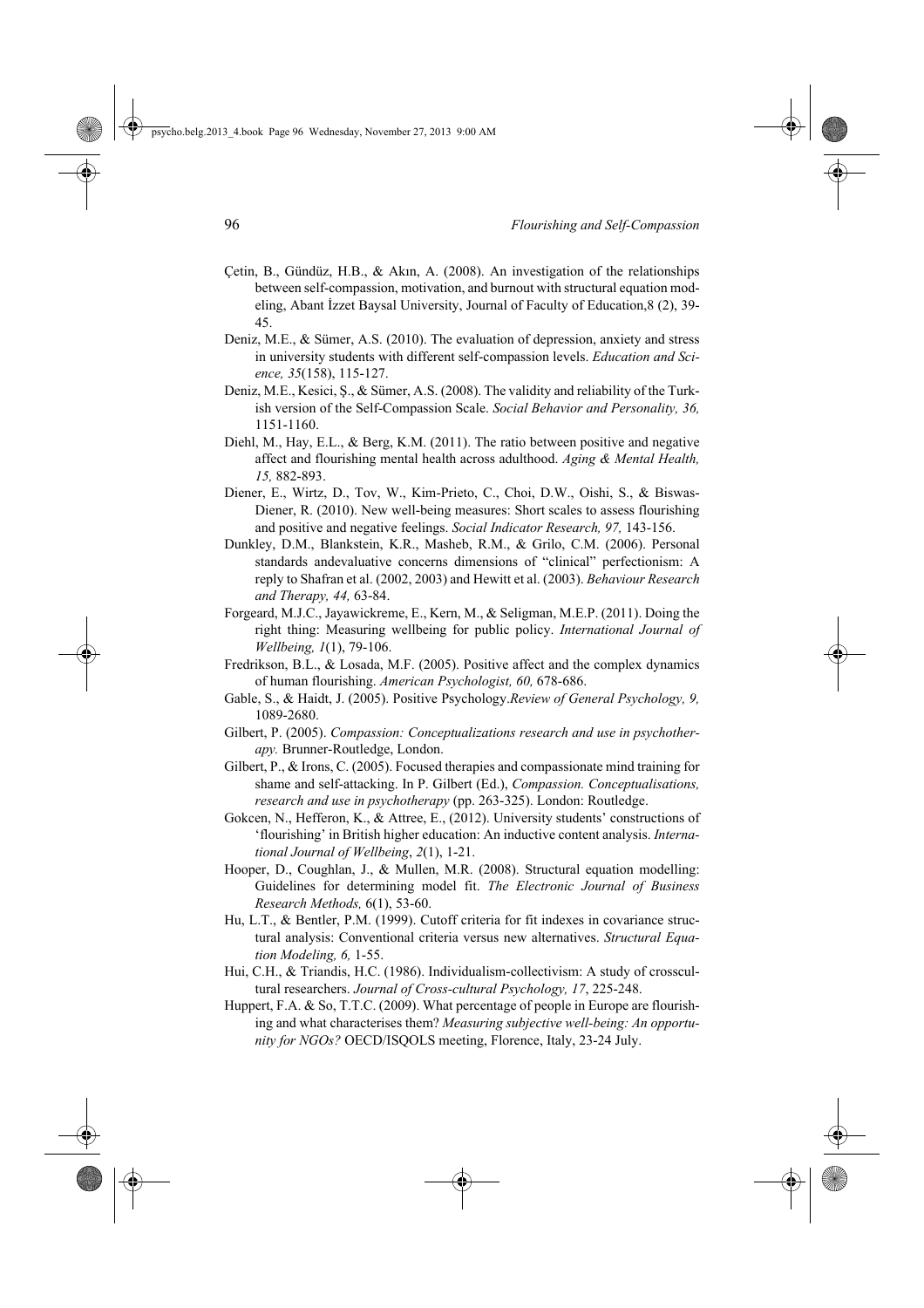- İskender, M., & Akın, A. (2011). Self-Compassion and Internet Addiction, *TOJET: The Turkish Online Journal of Educational Technology 10* (3), 215-221.
- Jöreskog, K.G., & Sorbom, D. (1996). *LISREL 8 reference guide.* Lincolnwood, IL: Scientific Software International.
- Keyes, C.L.M. (2002). The mental health continuum: From languishing to flourishing in life*. Journal of Health and Behavior Research, 43,* 207-222.
- Keyes, C.L.M. (2005). Mental health and/or mental illness? Investigating axioms of the complete state model of health. *Journal of Consulting and Clinical Psychology, 73,* 539-548.
- Keyes, C.L.M. (2007). Promoting and protecting mental health as flourishing: A complementary strategy for improving national mental health. *American Psychologist,* 62, 95-108.
- Keyes, C.L.M., & Haidt, J. (2003). *Flourishing: Positive psychology and the life well lived.* Washington DC: American Psychological Association.
- Kline, R.B. (2005). *Principles and practice of structural equation modeling.* New York: Guilford Press.
- Larsen, R.J., & Prizmic, Z. (2008). Regulation of emotional well-being: Overcoming the hedonic treat mill. In M. Eid & R.J. Larsen (Eds.). *The science of subjective well-being* (pp. 258-289). New York: Guilford Press.
- Leary, M.R., Tate, E.B., Adams, C.E., Batts Allen, A., & Hancock, J. (2007). Selfcompassion and reactions to unpleasant self-relevantevents: The implications of treating oneself kindly. *Journal of Personality and Social Psychology, 92,* 887- 904.
- MacCallum, R.C., Browne, M.W., & Sugawara, H.M. (1996). Power analysis and determination of sample size for covariance structure modeling. *Psychological Methods, 1*(2), 130-49.
- Michalec, B., Keyes, C.L.M, & Nalkur, S. (2009). Flourishing. In S.J. Lopez (Ed.), *The Encyclopedia of Positive Psychology,* (pp. 391-394). West Sussex: Wiley-Blackwell.
- Mills, A., Gilbert, P., Bellew, R., McEwan, K., & Gale, C. (2007). Paranoid beliefs and self-criticism in students. *Clinical Psychology & Psychotherapy, 14,* 358- 364.
- Neely, M.E., Schallert, D.L., Mohammed, S.S., Roberts, R.M., & Chen, Y. (2009). Self-kindness when facing stress: The role of self-compassion, goal regulation, and support in college students well-being. *Motivation and Emotion, 33,* 88- 97.
- Neff, K.D. (2003a). Self-compassion: An alternative conceptualization of a healthy attitude toward oneself. *Self and Identity, 2*(2), 85-102.
- Neff, K.D. (2003b). The development and validation of a scale to measure self-compassion. *Self and Identity, 2*(3), 223-250.
- Neff, K.D. (2004). Self-compassion and psychological well-being. *Constructivism in the human sciences, 9*(2), 27-37.
- Neff, K.D. (2008). Self-compassion: Moving beyond the pitfalls of a separate selfconcept. In J. Bauer & H.A. Wayment (Eds.) *Transcending Self-Interest: Psychological Explorations of the Quiet Ego,* (pp. 95-106). Washington DC: APA Books.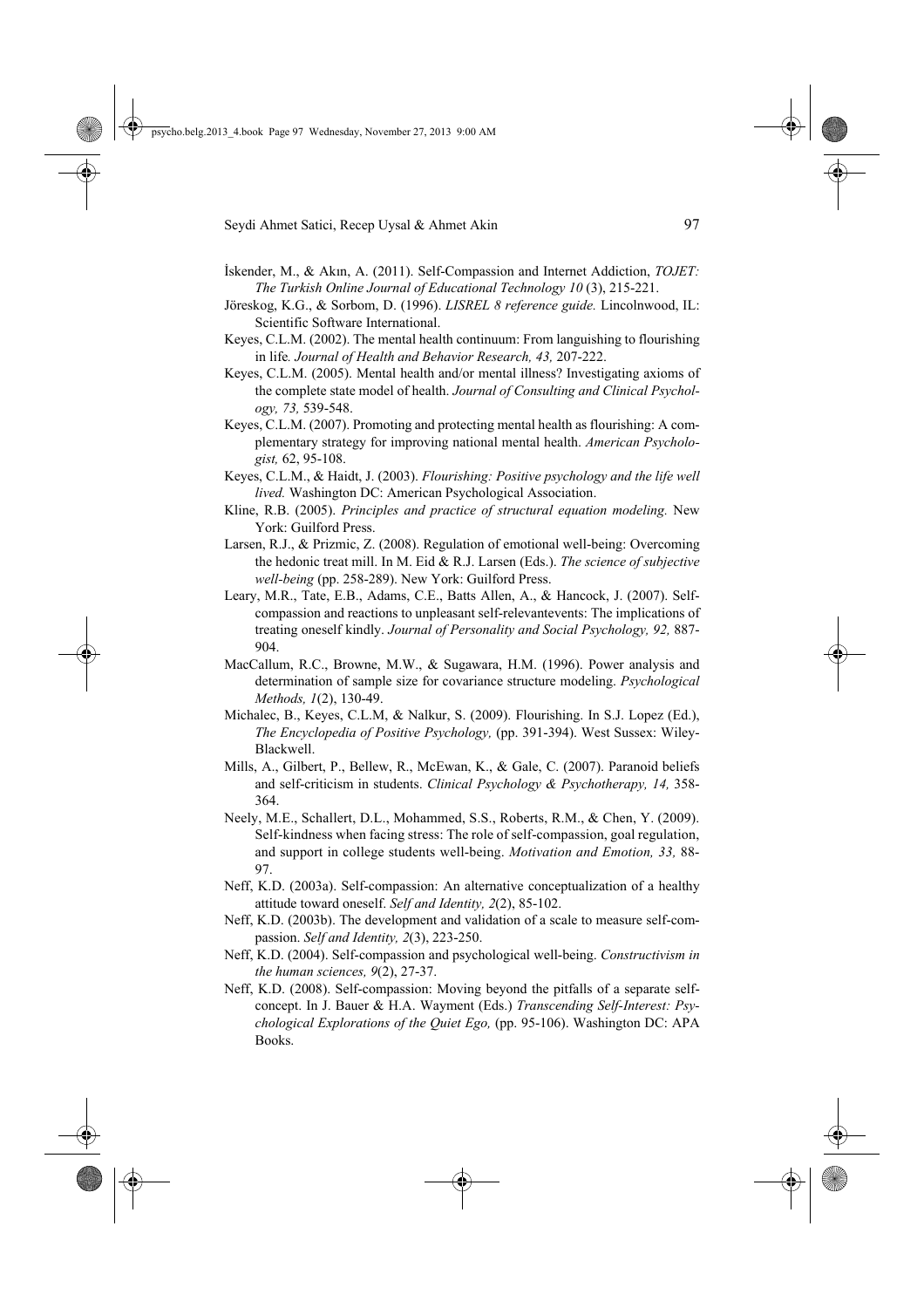- Neff, K.D. (2011). *Self-compassion*. New York: Harper Collins Publishers.
- Neff, K.D. (2012). The science of self-compassion. In C. Germer & R. Siegel (Eds.), *Compassion and Wisdom in Psychotherapy* (pp. 79-92). New York: Guilford Press.
- Neff, K.D., & McGehee, P. (2010). Self-compassion and psychological resilience among adolescents and young adults. *Self and Identity, 9*(3), 225-240.
- Neff, K.D., & Vonk, R. (2009). Self-compassion versus global self-esteem: two different ways of relating to onself. *Journal of Personality, 77,* 23-50.
- Neff, K.D., Hseih, Y., & Dejitthirat, K. (2005). Self-compassion, achievement goals, and coping with academic failure. *Self and Identity, 4,* 263-287.
- Neff, K.D., Kirkpatrick, K.L., & Rude, S.S. (2005). Accepting the human condition: Self-compassion and its link to adaptive psychological functioning. *Manuscript submitted for publication,* 1-43.
- Neff, K.D., & Pommier, E. (2012). The relationship between self-compassion and other-focused concern among college undergraduates, community adults, and practicing meditators. *Self and Identity*. DOI:10.1080/15298868.2011.649546
- Neff, K.D., Rude, S.S., & Kirkpatrick, K.L. (2007). An examination of self-compassion in relation to positive psychological functioning and personality traits. *Journal of Research in Personality, 41,* 908-916.
- Neff, K.D., Rude, S.S., & Kirkpatrick, K. L. (2007). An examination of self-compassion in relation to positive psychological functioning and personality traits. *Journal of Research in Personality, 41,* 908-916.
- Oyserman, D., Coon, H.M., & Kemmelmier, M. (2002). Rethinking individualism and collectivism: Evaluation of theoretical assumptions and metaanalyses. *Psychological Bulletin, 128*, 3-72.
- Ramones, S.M. (2011). *Unleashing the power: Anthony Robbins, positive psychology, and the quest for human flourishing.* Capstone Project, Master of Applied Positive Psychology, University of Pennsylvania.
- Ryff, C.D., & Singer, B. (1998). The contours of positive human health. *Psychological Inquiry, 9*, 1-28.
- Seligman, M.E.P. (2002). *Authentic happiness*. New York: Free Press.
- Seligman, M.E.P. (2011). *Flourish*. New York City: Simon and Schuster.
- Seligman, M.E.P., & Csikszentmihalyi, M. (2000). Positive psychology: An introduction. *American Psychologist, 55,* 5-14.
- Spreitzer, G.M., Sutcliffe, K., Dutton, J., Sonenshein, S., & Grant, A.M. (2005). A socially embedded model of thriving at work*. Organization Science, 16*, 537- 549.
- Stevens, J. (2002). *Applied Multivariate Statistics for the Social Sciences* (4<sup>th</sup> Edition). Mahwah, NJ: Lawrence Erlbaum Associates.
- Sumer, N., (2000). Yapısal eşitlik modelleri: Temel kavramlar ve örnek uygulamala. *Türk Psikoloji Yazıları, 3*(6), 49-73.
- Tabachnick, B.G., & Fidell, L.S. (2001). *Using multivariate statistics* (4<sup>th</sup> ed.). Needham Heights, MA: Allyn & Bacon.
- Telef, B.B. (2011). *The validity and reliability of the Turkish version of the psychological well-being.* Paper presented at the 11<sup>th</sup> National Congress of Counseling and Guidance, October, 3-5, İzmir, Turkey.